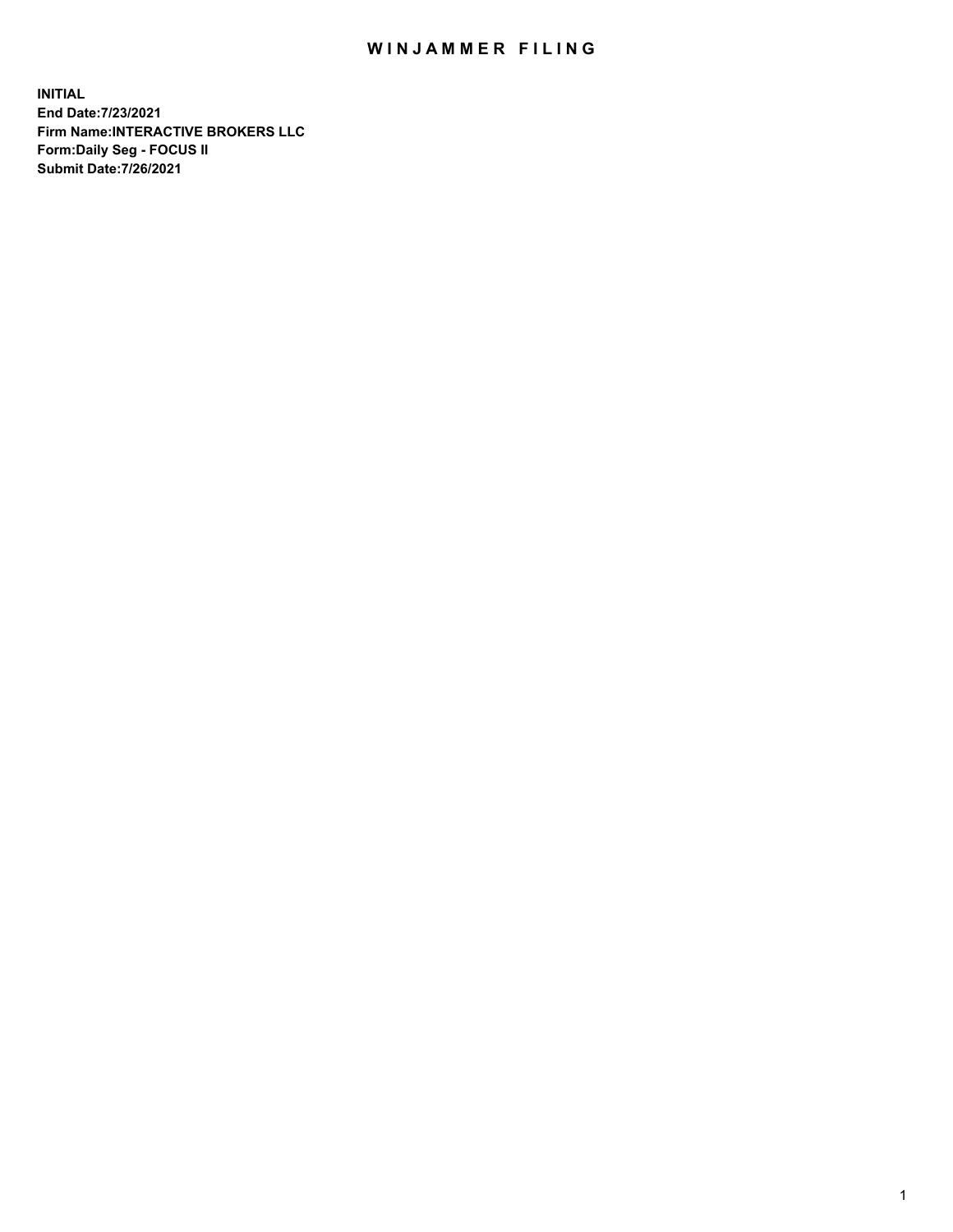**INITIAL End Date:7/23/2021 Firm Name:INTERACTIVE BROKERS LLC Form:Daily Seg - FOCUS II Submit Date:7/26/2021 Daily Segregation - Cover Page**

| Name of Company                                                                                                                                                                                                                                                                                                                | <b>INTERACTIVE BROKERS LLC</b>                                                                  |  |
|--------------------------------------------------------------------------------------------------------------------------------------------------------------------------------------------------------------------------------------------------------------------------------------------------------------------------------|-------------------------------------------------------------------------------------------------|--|
| <b>Contact Name</b>                                                                                                                                                                                                                                                                                                            | James Menicucci                                                                                 |  |
| <b>Contact Phone Number</b>                                                                                                                                                                                                                                                                                                    | 203-618-8085                                                                                    |  |
| <b>Contact Email Address</b>                                                                                                                                                                                                                                                                                                   | jmenicucci@interactivebrokers.c<br><u>om</u>                                                    |  |
| FCM's Customer Segregated Funds Residual Interest Target (choose one):<br>a. Minimum dollar amount: ; or<br>b. Minimum percentage of customer segregated funds required:% ; or<br>c. Dollar amount range between: and; or<br>d. Percentage range of customer segregated funds required between:% and%.                         | $\overline{\mathbf{0}}$<br>$\overline{\mathbf{0}}$<br>155,000,000 245,000,000<br>0 <sub>0</sub> |  |
| FCM's Customer Secured Amount Funds Residual Interest Target (choose one):<br>a. Minimum dollar amount: ; or<br>b. Minimum percentage of customer secured funds required:% ; or<br>c. Dollar amount range between: and; or<br>d. Percentage range of customer secured funds required between:% and%.                           | $\overline{\mathbf{0}}$<br>$\overline{\mathbf{0}}$<br>80,000,000 120,000,000<br>0 <sub>0</sub>  |  |
| FCM's Cleared Swaps Customer Collateral Residual Interest Target (choose one):<br>a. Minimum dollar amount: ; or<br>b. Minimum percentage of cleared swaps customer collateral required:% ; or<br>c. Dollar amount range between: and; or<br>d. Percentage range of cleared swaps customer collateral required between:% and%. | $\overline{\mathbf{0}}$<br>$\overline{\mathbf{0}}$<br>0 <sub>0</sub><br>0 <sub>0</sub>          |  |

Attach supporting documents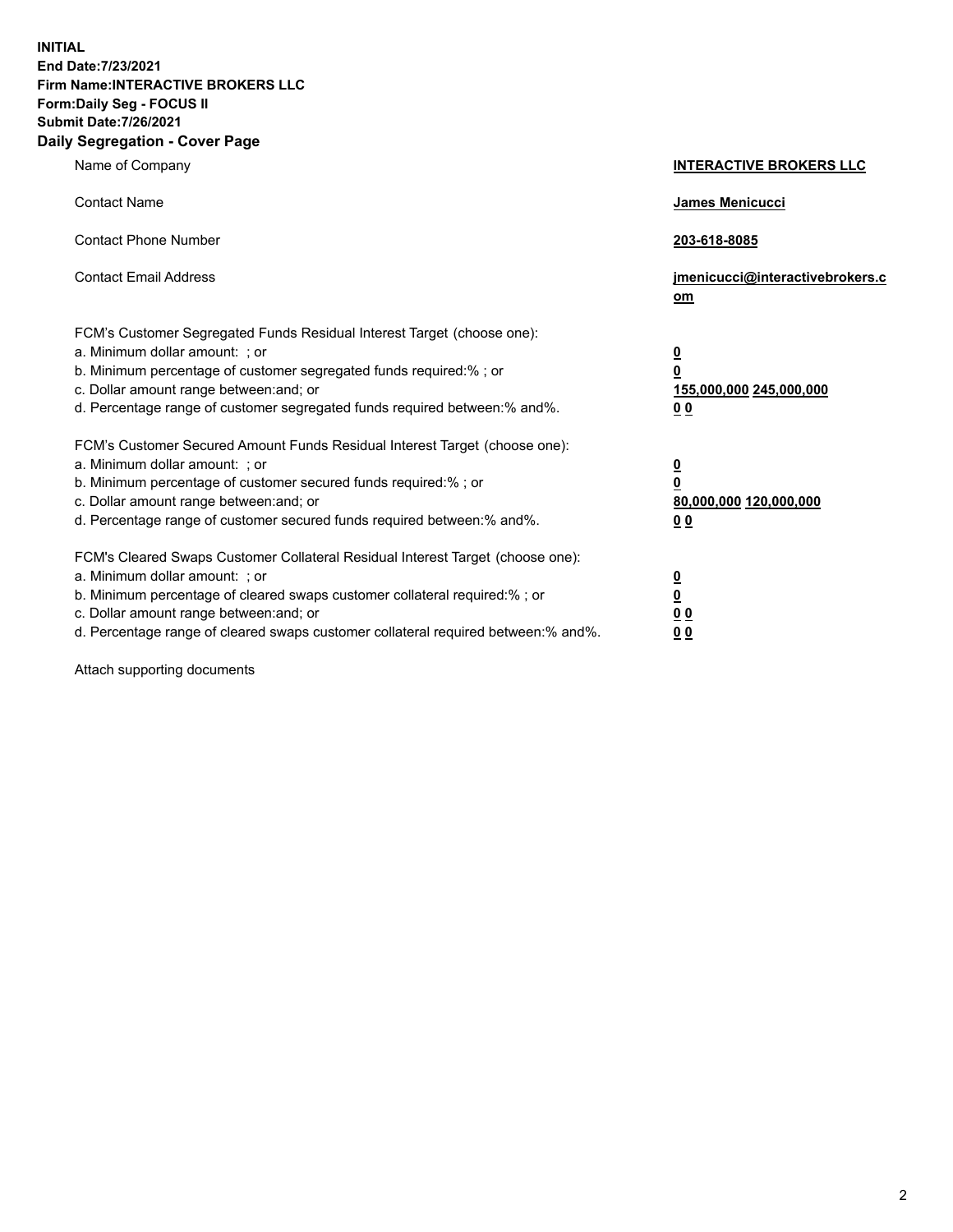**INITIAL End Date:7/23/2021 Firm Name:INTERACTIVE BROKERS LLC Form:Daily Seg - FOCUS II Submit Date:7/26/2021 Daily Segregation - Secured Amounts**

## Foreign Futures and Foreign Options Secured Amounts Amount required to be set aside pursuant to law, rule or regulation of a foreign government or a rule of a self-regulatory organization authorized thereunder **0** [7305] 1. Net ledger balance - Foreign Futures and Foreign Option Trading - All Customers A. Cash **510,845,590** [7315] B. Securities (at market) **0** [7317] 2. Net unrealized profit (loss) in open futures contracts traded on a foreign board of trade **-10,914,872** [7325] 3. Exchange traded options a. Market value of open option contracts purchased on a foreign board of trade **101,017** [7335] b. Market value of open contracts granted (sold) on a foreign board of trade **-7,359** [7337] 4. Net equity (deficit) (add lines 1. 2. and 3.) **500,024,376** [7345] 5. Account liquidating to a deficit and account with a debit balances - gross amount **7,057** [7351] Less: amount offset by customer owned securities **0** [7352] **7,057** [7354] 6. Amount required to be set aside as the secured amount - Net Liquidating Equity Method (add lines 4 and 5) **500,031,433** [7355] 7. Greater of amount required to be set aside pursuant to foreign jurisdiction (above) or line 6. **500,031,433** [7360] FUNDS DEPOSITED IN SEPARATE REGULATION 30.7 ACCOUNTS 1. Cash in banks A. Banks located in the United States **55,406,581** [7500] B. Other banks qualified under Regulation 30.7 **0** [7520] **55,406,581** [7530] 2. Securities A. In safekeeping with banks located in the United States **349,986,000** [7540] B. In safekeeping with other banks qualified under Regulation 30.7 **0** [7560] **349,986,000** [7570] 3. Equities with registered futures commission merchants A. Cash **0** [7580] B. Securities **0** [7590] C. Unrealized gain (loss) on open futures contracts **0** [7600] D. Value of long option contracts **0** [7610] E. Value of short option contracts **0** [7615] **0** [7620] 4. Amounts held by clearing organizations of foreign boards of trade A. Cash **0** [7640] B. Securities **0** [7650] C. Amount due to (from) clearing organization - daily variation **0** [7660] D. Value of long option contracts **0** [7670] E. Value of short option contracts **0** [7675] **0** [7680] 5. Amounts held by members of foreign boards of trade A. Cash **213,577,164** [7700] B. Securities **0** [7710] C. Unrealized gain (loss) on open futures contracts **6,170,973** [7720] D. Value of long option contracts **101,017** [7730] E. Value of short option contracts **-7,359** [7735] **219,841,795** [7740] 6. Amounts with other depositories designated by a foreign board of trade **0** [7760] 7. Segregated funds on hand **0** [7765] 8. Total funds in separate section 30.7 accounts **625,234,376** [7770] 9. Excess (deficiency) Set Aside for Secured Amount (subtract line 7 Secured Statement Page 1 from Line 8) **125,202,943** [7380] 10. Management Target Amount for Excess funds in separate section 30.7 accounts **80,000,000** [7780] 11. Excess (deficiency) funds in separate 30.7 accounts over (under) Management Target **45,202,943** [7785]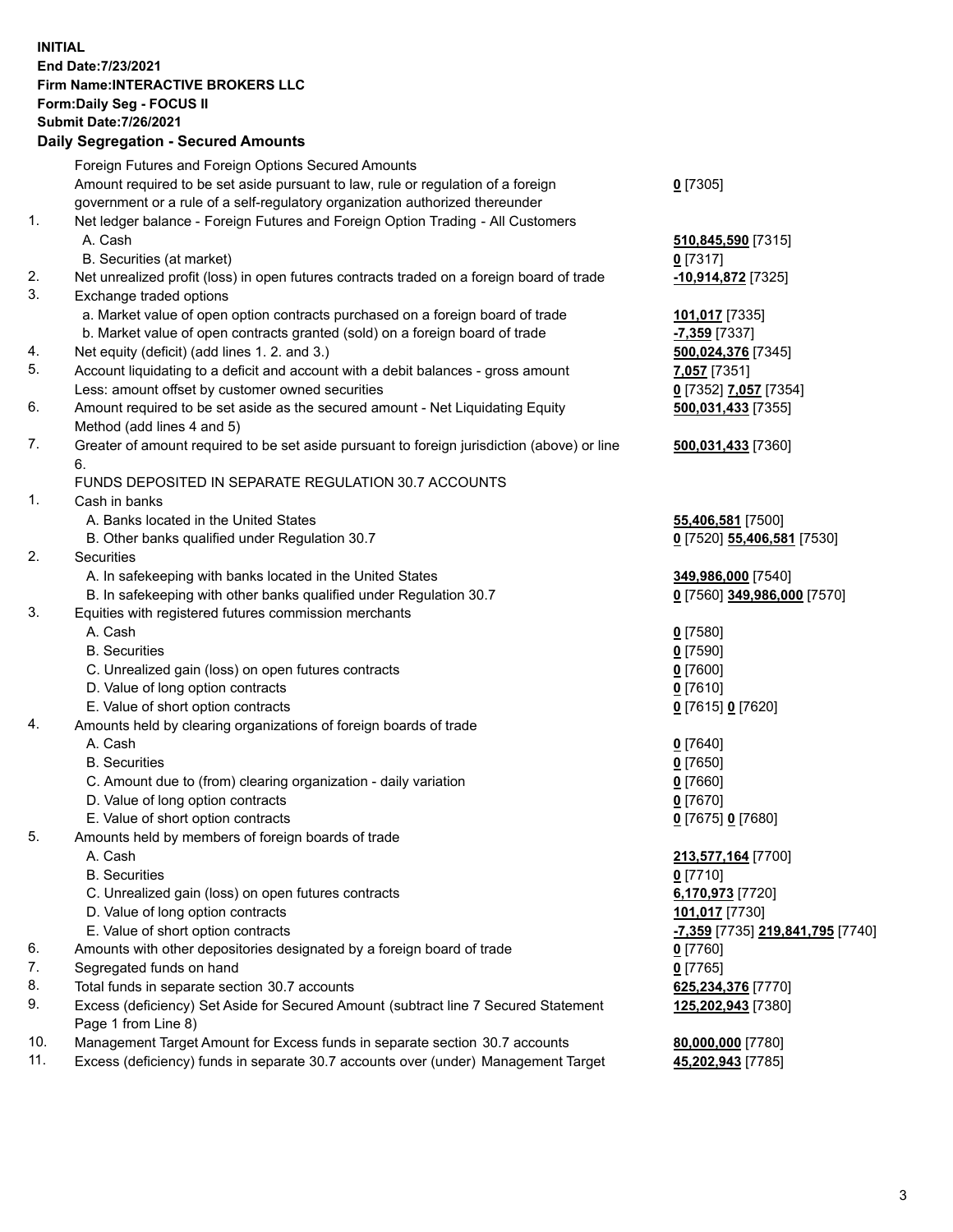**INITIAL End Date:7/23/2021 Firm Name:INTERACTIVE BROKERS LLC Form:Daily Seg - FOCUS II Submit Date:7/26/2021 Daily Segregation - Segregation Statement** SEGREGATION REQUIREMENTS(Section 4d(2) of the CEAct) 1. Net ledger balance A. Cash **6,792,974,489** [7010] B. Securities (at market) **0** [7020] 2. Net unrealized profit (loss) in open futures contracts traded on a contract market **42,633,704** [7030] 3. Exchange traded options A. Add market value of open option contracts purchased on a contract market **319,193,103** [7032] B. Deduct market value of open option contracts granted (sold) on a contract market **-259,230,894** [7033] 4. Net equity (deficit) (add lines 1, 2 and 3) **6,895,570,402** [7040] 5. Accounts liquidating to a deficit and accounts with debit balances - gross amount **1,252,727** [7045] Less: amount offset by customer securities **0** [7047] **1,252,727** [7050] 6. Amount required to be segregated (add lines 4 and 5) **6,896,823,129** [7060] FUNDS IN SEGREGATED ACCOUNTS 7. Deposited in segregated funds bank accounts A. Cash **1,516,370,820** [7070] B. Securities representing investments of customers' funds (at market) **3,262,409,375** [7080] C. Securities held for particular customers or option customers in lieu of cash (at market) **0** [7090] 8. Margins on deposit with derivatives clearing organizations of contract markets A. Cash **1,990,732,534** [7100] B. Securities representing investments of customers' funds (at market) **308,942,334** [7110] C. Securities held for particular customers or option customers in lieu of cash (at market) **0** [7120] 9. Net settlement from (to) derivatives clearing organizations of contract markets **-5,810,239** [7130] 10. Exchange traded options A. Value of open long option contracts **319,054,256** [7132] B. Value of open short option contracts **-259,220,284** [7133] 11. Net equities with other FCMs A. Net liquidating equity **0** [7140] B. Securities representing investments of customers' funds (at market) **0** [7160] C. Securities held for particular customers or option customers in lieu of cash (at market) **0** [7170] 12. Segregated funds on hand **0** [7150] 13. Total amount in segregation (add lines 7 through 12) **7,132,478,796** [7180] 14. Excess (deficiency) funds in segregation (subtract line 6 from line 13) **235,655,667** [7190] 15. Management Target Amount for Excess funds in segregation **155,000,000** [7194] **80,655,667** [7198]

16. Excess (deficiency) funds in segregation over (under) Management Target Amount Excess